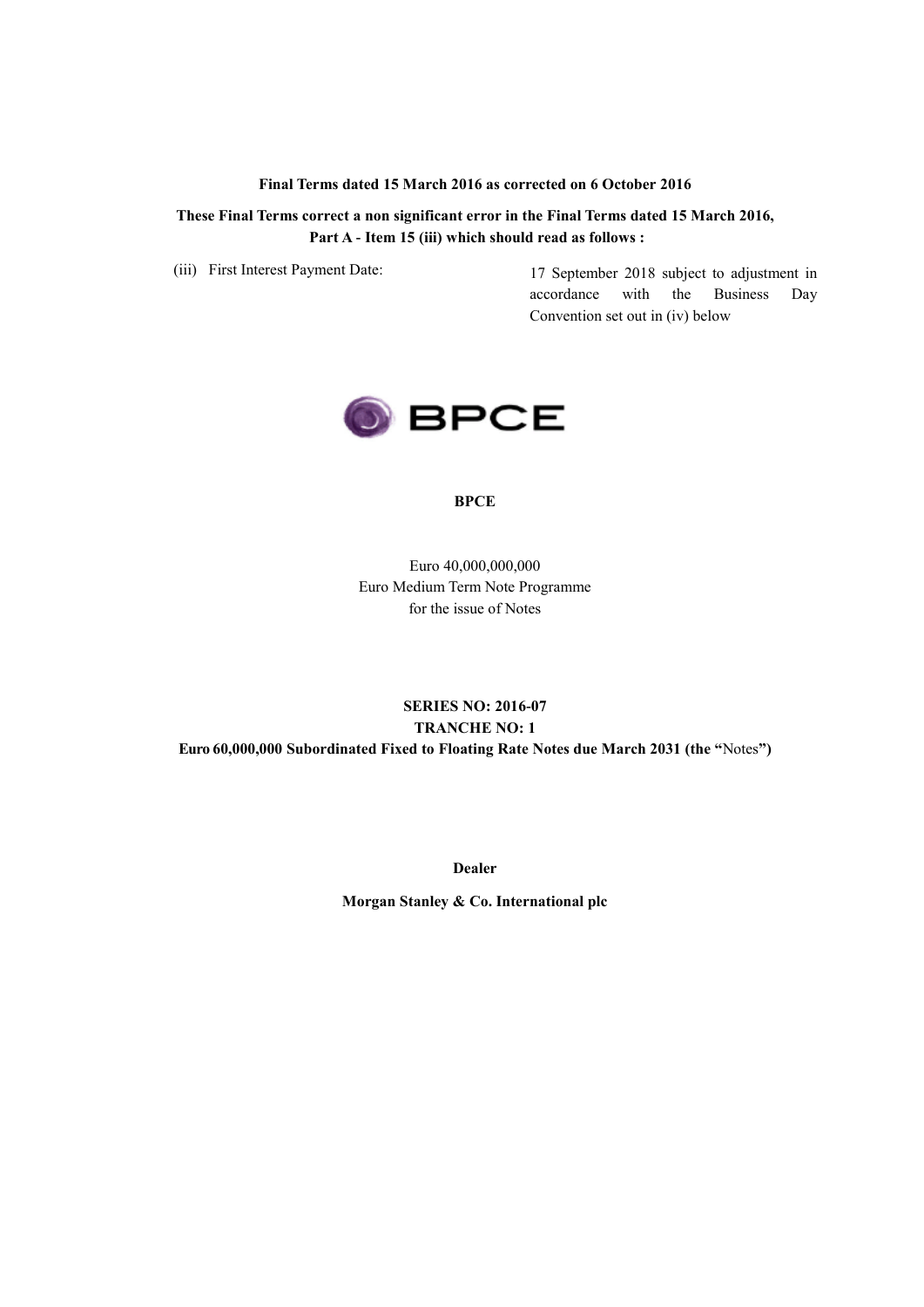#### **PART A – CONTRACTUAL TERMS**

Terms used herein shall be deemed to be defined as such for the purposes of the conditions (the "**Conditions**") set forth in the Base Prospectus dated 18 November 2015 which received visa n°15-588 from the *Autorité des marchés financiers* (the "**AMF**") on 18 November 2015 and the supplement to the Base Prospectus dated 29 February 2016 which received visa n°16-062 on 29 February 2016 (the "**Base Prospectus Supplement**"), which together constitute a base prospectus for the purposes of the Prospectus Directive (Directive 2003/71/EC), as amended (the "**Prospectus Directive**").

This document constitutes the Final Terms of the Notes described herein for the purposes of Article 5.4 of the Prospectus Directive and must be read in conjunction with such Base Prospectus as so supplemented. Full information on the Issuer and the offer of the Notes is only available on the basis of the combination of these Final Terms and the Base Prospectus as so supplemented. The Base Prospectus and the Base Prospectus Supplement are available for viewing at the office of the Fiscal Agent or each of the Paying Agents and on the website of the AMF (www.amf-france.org) and copies may be obtained from BPCE, 50 avenue Pierre Mendès-France, 75013 Paris, France.

| $\mathbf{1}$ | Issuer:                                    | <b>BPCE</b>                                                                                                                                                        |  |  |  |  |  |
|--------------|--------------------------------------------|--------------------------------------------------------------------------------------------------------------------------------------------------------------------|--|--|--|--|--|
| 2            | Series Number:<br>(i)                      | 2016-07                                                                                                                                                            |  |  |  |  |  |
|              | Tranche Number:<br>(ii)                    | $\mathbf{1}$                                                                                                                                                       |  |  |  |  |  |
| 3            | Specified Currency or Currencies:          | Euro                                                                                                                                                               |  |  |  |  |  |
| 4            | Aggregate Nominal Amount:                  |                                                                                                                                                                    |  |  |  |  |  |
|              | (iii) Series:                              | Euro 60,000,000                                                                                                                                                    |  |  |  |  |  |
|              | Tranche:<br>(iv)                           | Euro 60,000,000                                                                                                                                                    |  |  |  |  |  |
| 5            | Issue Price:                               | 100 per cent. of the Aggregate Nominal<br>Amount                                                                                                                   |  |  |  |  |  |
| 6            | Specified Denomination:                    | Euro 100,000                                                                                                                                                       |  |  |  |  |  |
| 7            | Issue Date:<br>(i)                         | 17 March 2016                                                                                                                                                      |  |  |  |  |  |
|              | <b>Interest Commencement Date:</b><br>(ii) | 17 March 2016                                                                                                                                                      |  |  |  |  |  |
| 8            | <b>Interest Basis:</b>                     | (i) 4.00 per cent. Fixed Rate; to                                                                                                                                  |  |  |  |  |  |
|              |                                            | (ii) Six (6) month EURIBOR $+ 2.06$ per<br>Floating<br>cent.<br>per<br>annum<br>Rate<br>(further particulars specified below)                                      |  |  |  |  |  |
| 9            | <b>Maturity Date:</b>                      | Specified Interest Payment Date falling on<br>or nearest to 17 March 2031                                                                                          |  |  |  |  |  |
| 10           | Redemption Basis:                          | Subject to any purchase and cancellation<br>or early redemption, the Notes will be<br>redeemed on the Maturity Date<br>at<br>100 per cent. of their nominal amount |  |  |  |  |  |
| 11           | Change of Interest Basis:                  | Applicable<br>Fixed Rate from, and including,<br>the<br>Interest Commencement Date to,<br>but                                                                      |  |  |  |  |  |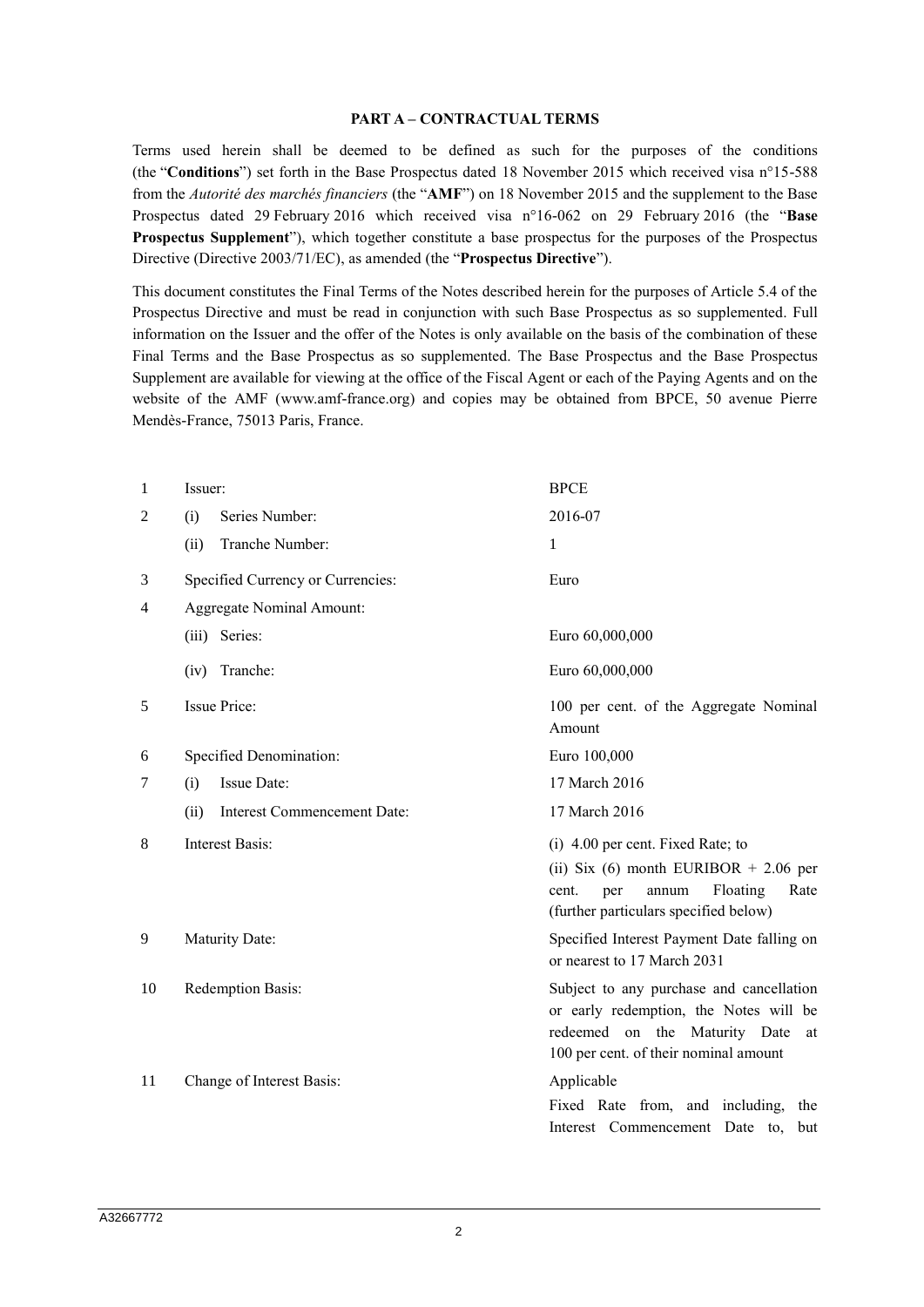(further particulars specified in paragraphs 14 and 15 below) 12 Put/Call Options: Not Applicable 13 (i) Status of the Notes: Subordinated Notes: subordinated to Senior Obligations, senior to *prêts participatifs*, *titres participatifs* and any deeply subordinated obligations of the Issuer; Senior Obligations being all unsecured and unsubordinated obligations of the Issuer, and all other obligations expressed to rank senior to the Subordinated Notes, as provided by their terms or by law (ii) Dates of the corporate authorisations for issuance of Notes obtained: Decision of the *Directoire* of the Issuer dated 27 April 2015 and decision of Mr. Jean-Philippe Berthaut, Head of Group Funding, dated 3 March 2016

excluding, 17 March 2018 and Floating

Rate thereafter

#### **PROVISIONS RELATING TO INTEREST (IF ANY) PAYABLE**

| 14 | <b>Fixed Rate Note Provisions</b>    | Applicable from, and including,<br>the<br>Interest Commencement Date<br>to.<br>but<br>excluding, 17 March 2018                                          |  |  |  |
|----|--------------------------------------|---------------------------------------------------------------------------------------------------------------------------------------------------------|--|--|--|
|    | Rate of Interest:<br>(i)             | 4.00 per cent. per annum payable semi-<br>annually in arrear from, and including, the<br>Interest Commencement Date to, but<br>excluding, 17 March 2018 |  |  |  |
|    | (ii) Resettable:                     | Not Applicable                                                                                                                                          |  |  |  |
|    | (iii) Interest Payment Dates:        | 17 March and 17 September in each year<br>commencing on 17 September 2016                                                                               |  |  |  |
|    | (iv) Fixed Coupon Amount:            | Rate of Interest x Specified Denomination<br>x Day Count Fraction per Note of<br>Euro 100,000 Specified Denomination                                    |  |  |  |
|    | Broken Amount:<br>(v)                | Not Applicable                                                                                                                                          |  |  |  |
|    | (vi) Day Count Fraction:             | 30/360                                                                                                                                                  |  |  |  |
|    | (vii) Determination Dates:           | Not Applicable                                                                                                                                          |  |  |  |
|    | (viii) Payments on Non-Business Days | As per the Conditions                                                                                                                                   |  |  |  |
| 15 | <b>Floating Rate Note Provisions</b> | Applicable<br>from,<br>including,<br>and<br>17 March 2018 to, but excluding, the<br><b>Maturity Date</b>                                                |  |  |  |
|    | Interest Period(s):<br>(i)           | The period beginning on (and including)<br>17 March 2018<br>and ending<br>on<br>(but)<br>excluding) the First Interest Payment Date                     |  |  |  |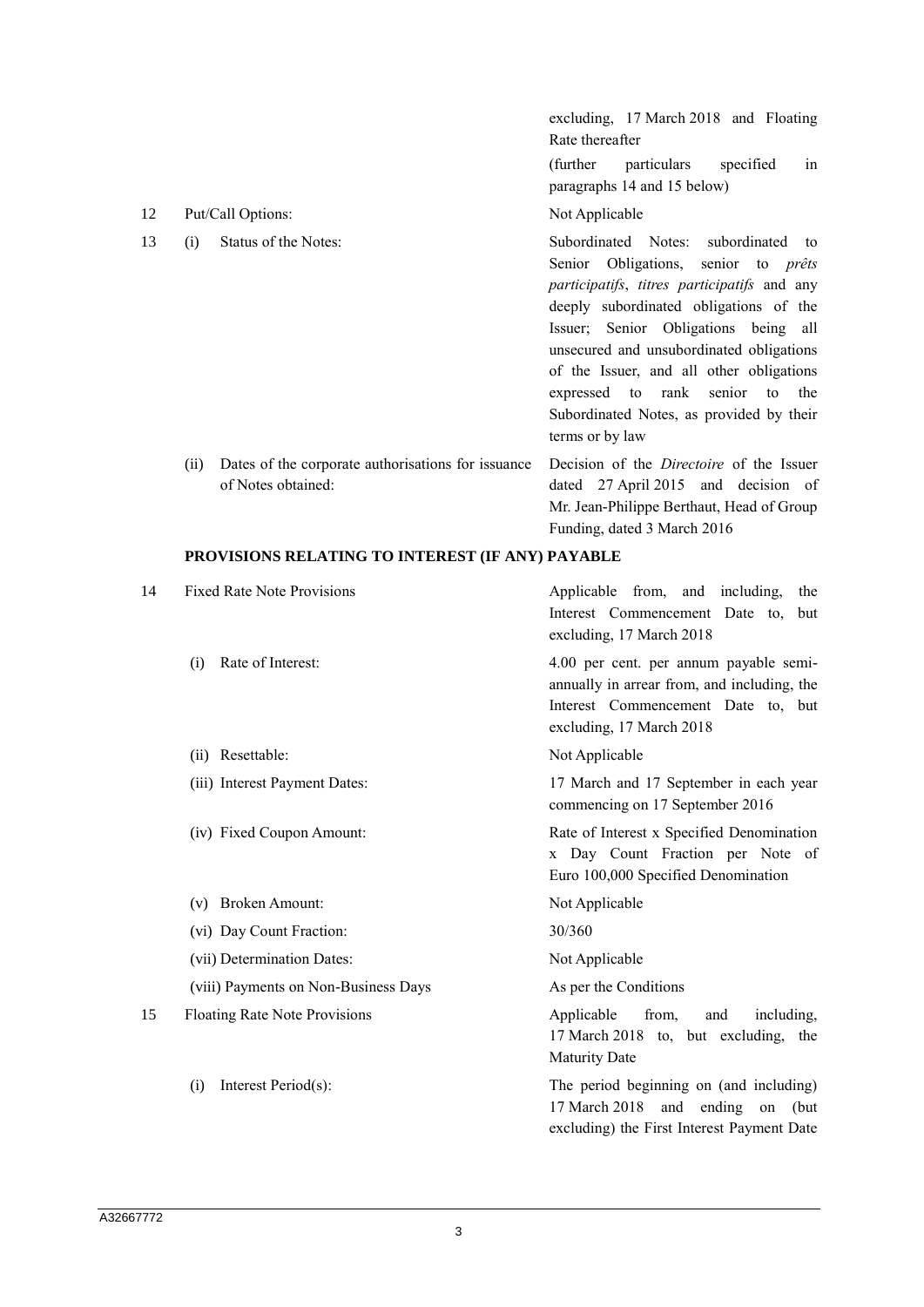|    |                                                                                                                                  | and each successive period beginning on<br>(and including) a Specified Interest<br>Payment Date and ending on (but<br>excluding) the next succeeding Specified<br><b>Interest Payment Date</b>                  |
|----|----------------------------------------------------------------------------------------------------------------------------------|-----------------------------------------------------------------------------------------------------------------------------------------------------------------------------------------------------------------|
|    | Specified Interest Payment Dates:<br>(ii)                                                                                        | Interest payable semi-annually in arrear on<br>17 March and 17 September in each year,<br>all such dates being subject to adjustment<br>in accordance with the Business Day<br>Convention set out in (iv) below |
|    | (iii) First Interest Payment Date:                                                                                               | 17 September 2018 subject to adjustment<br>in accordance with the Business Day<br>Convention set out in (iv) below                                                                                              |
|    | (iv) Business Day Convention:                                                                                                    | Modified<br>Following<br><b>Business</b><br>Day<br>Convention                                                                                                                                                   |
|    | Interest Period Date:<br>(v)                                                                                                     | Not Applicable                                                                                                                                                                                                  |
|    | $(vi)$ Business Centre $(s)$ :                                                                                                   | Not Applicable                                                                                                                                                                                                  |
|    | (vii) Manner in which the Rate $(s)$ of Interest is/are to<br>be determined:                                                     | Screen Rate Determination                                                                                                                                                                                       |
|    | (viii) Party responsible for calculating the Rate(s) of<br>Interest and/or Interest Amount(s) (if not the<br>Calculation Agent): | Not Applicable                                                                                                                                                                                                  |
|    | (ix) Screen Rate Determination                                                                                                   |                                                                                                                                                                                                                 |
|    | Reference Rate:                                                                                                                  | Six (6) month EURIBOR                                                                                                                                                                                           |
|    | <b>Interest Determination Date:</b><br>-                                                                                         | Two (2) TARGET Business Days prior to<br>the first day of each Interest Accrual<br>Period                                                                                                                       |
|    | Relevant Screen Page:                                                                                                            | Reuters EURIBOR01                                                                                                                                                                                               |
|    | Relevant Screen Page Time:                                                                                                       | 11.00 a.m. (Brussels time)                                                                                                                                                                                      |
|    | FBF Determination<br>(x)                                                                                                         | Not Applicable                                                                                                                                                                                                  |
|    | (xi) ISDA Determination                                                                                                          | Not Applicable                                                                                                                                                                                                  |
|    | (xii) Margin(s):                                                                                                                 | $+2.06$ per cent. <i>per annum</i>                                                                                                                                                                              |
|    | (xiii) Minimum Rate of Interest:                                                                                                 | $0.00$ per cent.                                                                                                                                                                                                |
|    | (xiv) Maximum Rate of Interest:                                                                                                  | Not Applicable                                                                                                                                                                                                  |
|    | (xv) Day Count Fraction                                                                                                          | Actual/360                                                                                                                                                                                                      |
| 16 | Zero Coupon Note Provisions                                                                                                      | Not Applicable                                                                                                                                                                                                  |
| 17 | <b>Inflation Linked Interest Note Provisions</b>                                                                                 | Not Applicable                                                                                                                                                                                                  |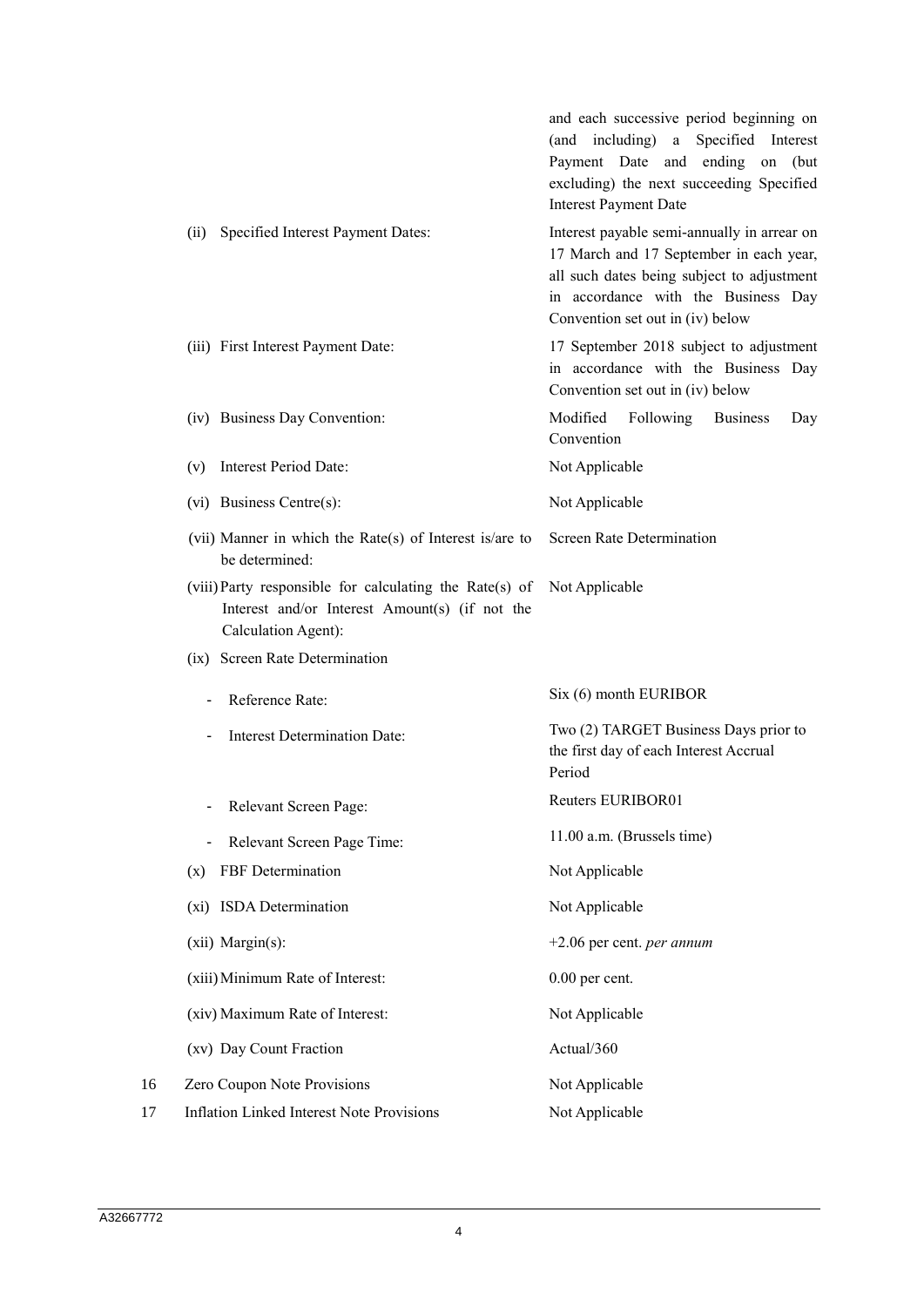### **PROVISIONS RELATING TO REDEMPTION**

| 18 | Call Option                                                                                                                                                                                                                                              | Not Applicable                                                                                                                                           |  |  |  |  |  |  |  |  |  |
|----|----------------------------------------------------------------------------------------------------------------------------------------------------------------------------------------------------------------------------------------------------------|----------------------------------------------------------------------------------------------------------------------------------------------------------|--|--|--|--|--|--|--|--|--|
| 19 | Put Option                                                                                                                                                                                                                                               | Not Applicable                                                                                                                                           |  |  |  |  |  |  |  |  |  |
| 20 | Final Redemption Amount of each Note                                                                                                                                                                                                                     | Euro 100,000 per Note of Euro 100,000<br>Specified Denomination                                                                                          |  |  |  |  |  |  |  |  |  |
|    | Inflation Linked Notes – Provisions relating to the<br><b>Final Redemption Amount</b>                                                                                                                                                                    | Not Applicable                                                                                                                                           |  |  |  |  |  |  |  |  |  |
| 21 | Early Redemption Amount                                                                                                                                                                                                                                  |                                                                                                                                                          |  |  |  |  |  |  |  |  |  |
|    | Early Redemption Amount of each Note payable<br>(i)<br>on redemption upon the occurrence of a Capital<br>Event (Condition $6(g)$ ), for a Withholding Tax<br>Event (Condition $6(h)(i)$ ), or for a<br>Tax<br>Deductibility Event (Condition 6(c)(iii)): | Euro 100,000 per Note of Euro 100,000<br>Specified Denomination                                                                                          |  |  |  |  |  |  |  |  |  |
|    | Redemption for taxation reasons permitted on<br>(ii)<br>days others than Interest Payment Dates<br>(Condition $6(h)$ ):                                                                                                                                  | when<br>the Fixed<br><b>Notes</b><br>Yes.<br>Rate<br>Provisions<br>applicable<br>are<br>No, when the Floating<br>Rate Notes<br>Provisions are applicable |  |  |  |  |  |  |  |  |  |
|    | (iii) Unmatured Coupons to become void upon early<br>redemption (Materialised Bearer Notes only)<br>(Condition $7(f)$ ):                                                                                                                                 | Not Applicable                                                                                                                                           |  |  |  |  |  |  |  |  |  |
|    | <b>GENERAL PROVISIONS APPLICABLE TO THE NOTES</b>                                                                                                                                                                                                        |                                                                                                                                                          |  |  |  |  |  |  |  |  |  |
| 22 | Form of Notes:                                                                                                                                                                                                                                           | Dematerialised Notes                                                                                                                                     |  |  |  |  |  |  |  |  |  |
|    | Form of Dematerialised Notes:<br>(i)                                                                                                                                                                                                                     | Bearer form (au porteur)                                                                                                                                 |  |  |  |  |  |  |  |  |  |
|    | Registration Agent:<br>(ii)                                                                                                                                                                                                                              | Not Applicable                                                                                                                                           |  |  |  |  |  |  |  |  |  |
|    | Temporary Global Certificate:<br>(iii)                                                                                                                                                                                                                   | Not Applicable                                                                                                                                           |  |  |  |  |  |  |  |  |  |
|    | Applicable TEFRA exemption:<br>(iv)                                                                                                                                                                                                                      | Not Applicable                                                                                                                                           |  |  |  |  |  |  |  |  |  |
| 23 | Financial Centre(s):                                                                                                                                                                                                                                     | Not Applicable                                                                                                                                           |  |  |  |  |  |  |  |  |  |
| 24 | Talons for future Coupons or Receipts to be attached to<br>Definitive Notes (and dates on which such Talons<br>mature):                                                                                                                                  | Not Applicable                                                                                                                                           |  |  |  |  |  |  |  |  |  |
| 25 | Details relating to Instalment Notes: amount of each<br>instalment, date on which each payment is to be made:                                                                                                                                            | Not Applicable                                                                                                                                           |  |  |  |  |  |  |  |  |  |
| 26 | Redenomination provisions:                                                                                                                                                                                                                               | Not Applicable                                                                                                                                           |  |  |  |  |  |  |  |  |  |
| 27 | Purchase in accordance with Articles L.213-1 A and                                                                                                                                                                                                       |                                                                                                                                                          |  |  |  |  |  |  |  |  |  |

D.213-1 A of the French *Code monétaire et financier*: Applicable 28 Consolidation provisions: Not Applicable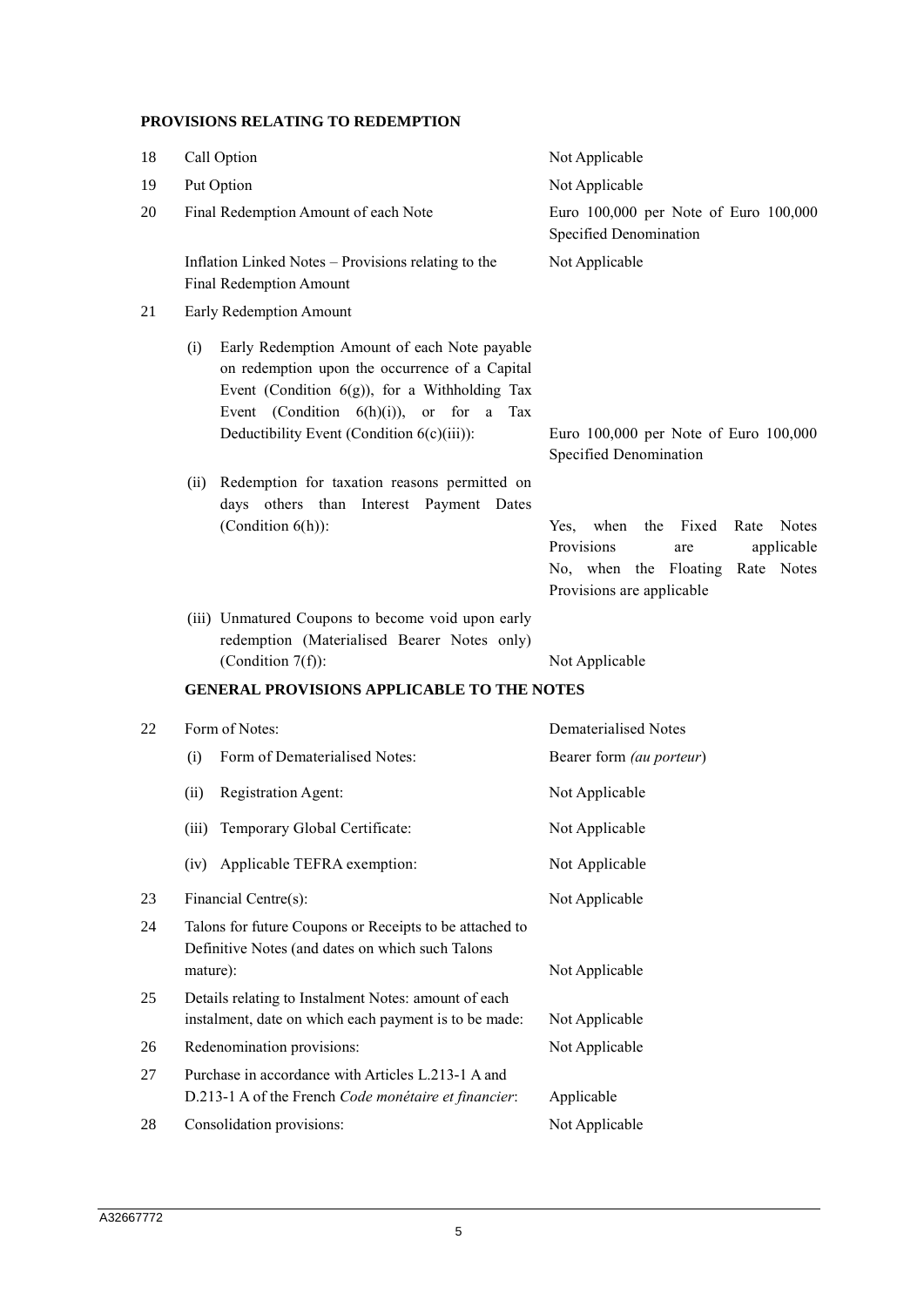29 *Masse*: Contractual *Masse* shall apply

Name and address of the Representative: SELARL MCM Avocat represented by Maître Antoine Lachenaud 10, rue de Sèze 75009 Paris France

Name and address of the alternate Representative:

Maître Philippe Maisonneuve Avocat 10, rue de Sèze 75009 Paris France

The Representative will receive a remuneration of Euro 2,000 (excluding VAT) per year.

## **RESPONSIBILITY**

The Issuer accepts responsibility for the information contained in these Final Terms.

Signed on behalf of BPCE

Duly represented by: Jean-Philippe Berthaut, Head of Group Funding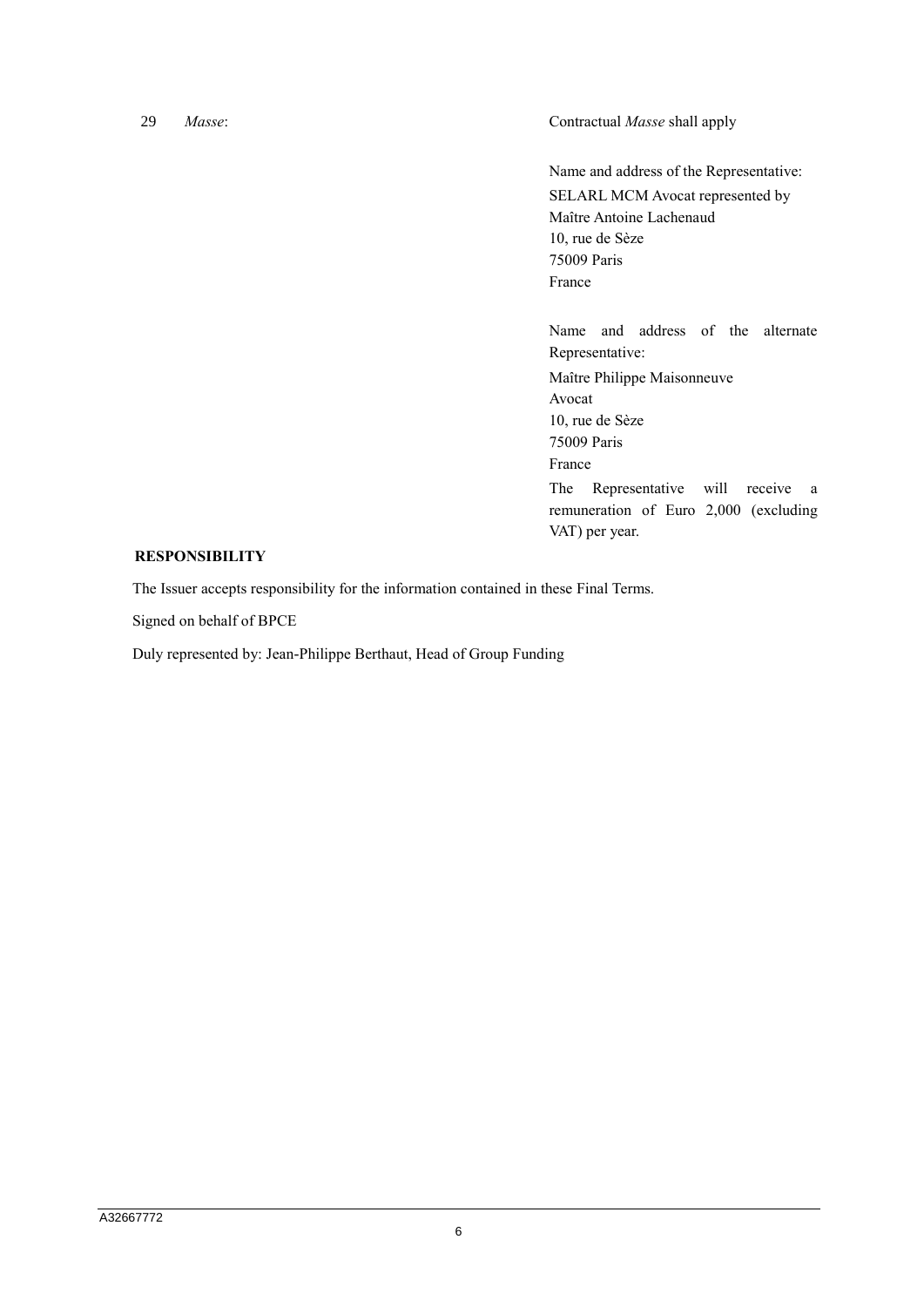## **PART B – OTHER INFORMATION**

### **1 LISTING AND ADMISSION TO TRADING**

| (i)  | Listing and Admission to<br>trading:                  |  |  | Application has been made by the Issuer (or on its behalf) for<br>the Notes to be listed and admitted to trading on Euronext<br>Paris with effect from the Issue Date. |
|------|-------------------------------------------------------|--|--|------------------------------------------------------------------------------------------------------------------------------------------------------------------------|
| (ii) | Estimate of total expenses<br>related to admission to |  |  |                                                                                                                                                                        |

| trading: |  |  | Euro 12,600 (including AMF fees) |  |
|----------|--|--|----------------------------------|--|

#### **2 RATINGS**

Ratings: The Notes to be issued are expected to be rated: S&P: BBB Moody's: Baa3 Fitch: A-Each of S&P, Moody's and Fitch is established in the European Union and registered under Regulation (EC) No 1060/2009, as amended.

# **3 INTERESTS OF NATURAL AND LEGAL PERSONS INVOLVED IN THE ISSUE**

Save as discussed in "Subscription and Sale", so far as the Issuer is aware, no person involved in the offer of the Notes has an interest material to the offer.

### **4 OPERATIONAL INFORMATION**

| ISIN:                                                                                                   | FR0013135050             |
|---------------------------------------------------------------------------------------------------------|--------------------------|
| Common Code:                                                                                            | 137887568                |
| Depositaries:                                                                                           |                          |
| Euroclear France to act as<br>(i)<br>Central Depositary:                                                | <b>Yes</b>               |
| Depositary<br>(ii)<br>for<br>Common<br>Euroclear and<br>Clearstream                                     |                          |
| Luxembourg:                                                                                             | N <sub>0</sub>           |
| Any clearing system(s) other than<br>Euroclear<br>and<br>Clearstream.<br>Luxembourg and the<br>relevant |                          |
| identification number(s):                                                                               | Not Applicable           |
| Delivery:                                                                                               | Delivery against payment |
| Names and addresses of additional                                                                       |                          |
| Paying Agent(s) (if any):                                                                               | Not Applicable           |

#### **5 DISTRIBUTION**